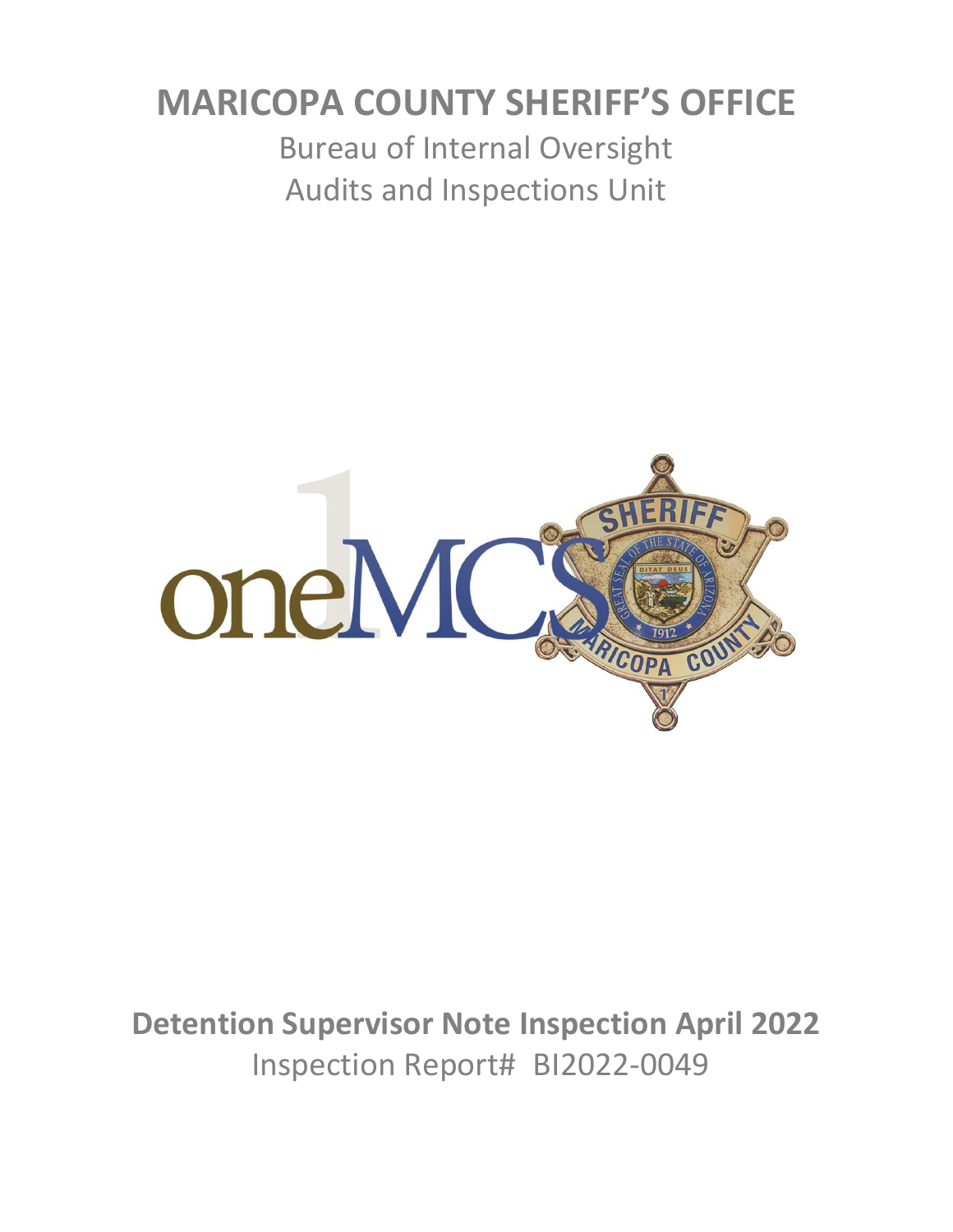The Audits and Inspections Unit (AIU) of the Bureau of Internal Oversight (BIO) will conduct Blue Team Supervisor Note entry inspections monthly. The purpose of the inspection is to ensure compliance with Office policies and to promote proper supervision. To achieve this, inspectors will select for review the Supervisor Note entries for 35 randomly selected Detention personnel for the month being inspected. To ensure consistent inspections, the Supervisor Note Inspection Matrix developed by the AIU will be utilized.

# **Compliance Objectives:**

Utilize the Supervisor Note Inspection Matrix, review each selected employee's EIS information to ensure they received the following during April 2022:

- Ensure the supervisor completed a minimum of one Supervisor Note entry
- Ensure the supervisor completed one performance-based entry
- Ensure the supervisor conducted a review of EIS data

## **Criteria:**

MCSO Policy GB-2, *Command Responsibility*

## **Conditions:**

A review of the IAPro records revealed that, of the 35 employees' records reviewed for Supervisor Note entries submitted during April, 34 employees received all entries which contained the required elements of this inspection and in compliance with MCSO Policy GB-2, *Command Responsibility*.

MCSO achieved a compliance rate of **97.14%** in the Detention Supervisor Note inspection for April 2022, as illustrated in the graph below:

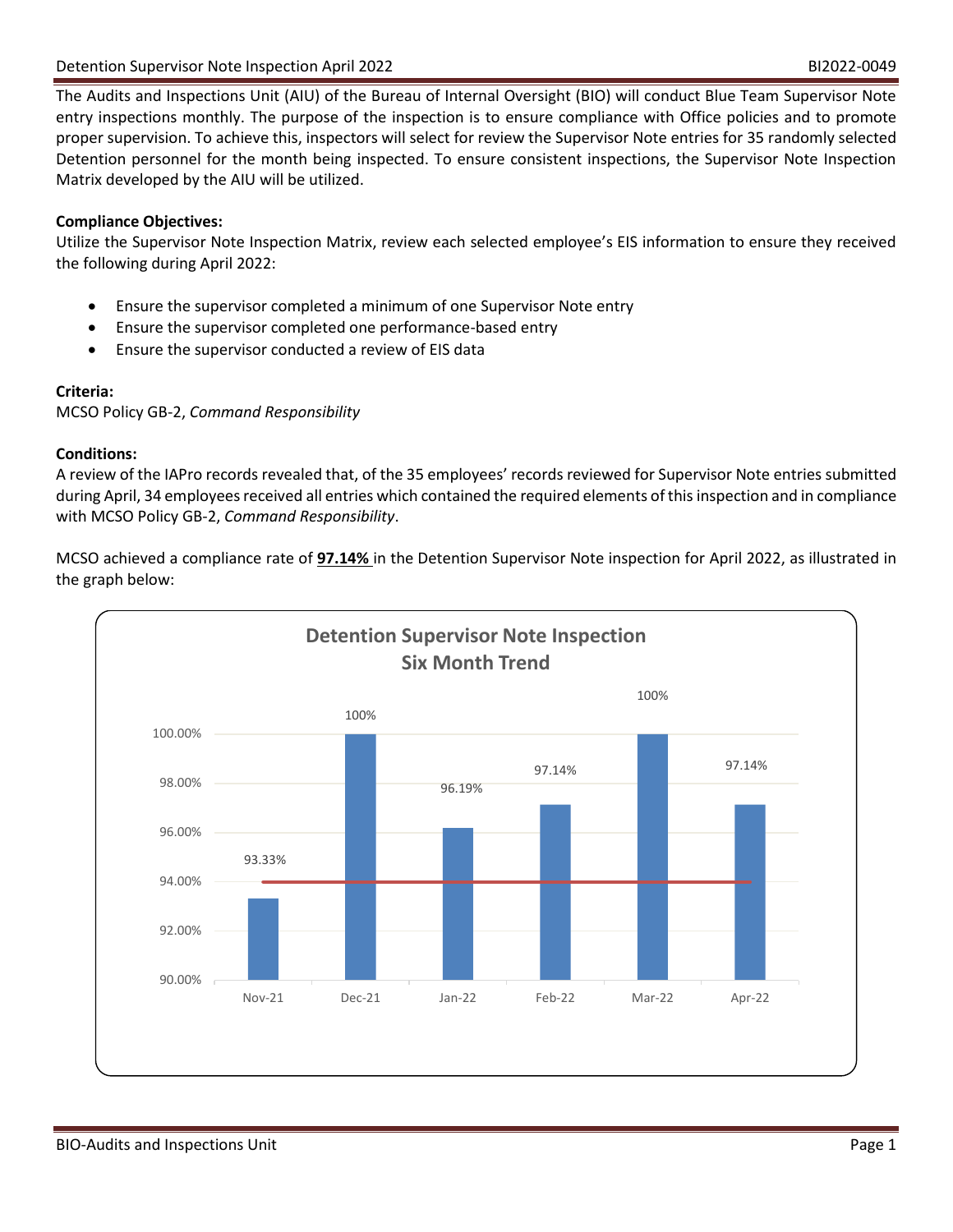#### Results of the Review of Employee Supervisor Note entries:

| <b>Inspection Element</b>                                                                                                                                                                                                             | <b>Not In</b><br>Compliance | <u>In</u><br>Compliance | <b>Total</b><br>Inspected | <b>Compliance Rate</b> |
|---------------------------------------------------------------------------------------------------------------------------------------------------------------------------------------------------------------------------------------|-----------------------------|-------------------------|---------------------------|------------------------|
| Once per month, supervisors review non-sworn<br>subordinates' EIS information for the purpose of<br>identifying and responding to any conduct<br>patterns or concerns                                                                 |                             | 34                      | 35                        | 97.14%                 |
| Employee Received at least one Supervisor Note<br>during the month                                                                                                                                                                    |                             | 34                      | 35                        | 97.14%                 |
| Supervisor Note entry is of sufficient quality to<br>facilitate the preparation of an accurate and<br>detailed performance review and reflects the<br>employee's positive traits and accomplishments<br>and any observed shortcomings |                             | 34                      | 35                        | 97.14%                 |
| <b>Overall Compliance with inspection</b><br>requirements                                                                                                                                                                             | 3                           | 102                     | 105                       | 97.14%                 |

# 4th Avenue Jail (1 BIO Action Form)

| <b>Division</b>                                                                                                                                                                                                        | <b>Employee Notes Inspected</b> | <b>Responsible Supervisor</b> | <b>Current Commander</b> |  |  |
|------------------------------------------------------------------------------------------------------------------------------------------------------------------------------------------------------------------------|---------------------------------|-------------------------------|--------------------------|--|--|
| 4 <sup>th</sup> Avenue Jail                                                                                                                                                                                            | Officer                         | Sergeant                      | Lieutenant               |  |  |
| <b>Deficiency</b>                                                                                                                                                                                                      |                                 |                               |                          |  |  |
| -Minimum requirement for one Supervisor Note entry not met. Policy GB-2.7.B.1<br>-Employee Performance is not documented. Policy GB-2.7.B.1<br>-Review of Employee's EIS information not documented. Policy GB-2.7.B.4 |                                 |                               |                          |  |  |

#### **Action Required:**

With the resulting **97.14%** compliance for *Inspection BI2022-0049*, a total of **1** BIO Action Form is requested from the affected division. The form shall be completed utilizing Blue Team.

#### **Notes:**

All supporting documentation (working papers) is included in the inspection file number *BI2022-0049* and contained within IA Pro.